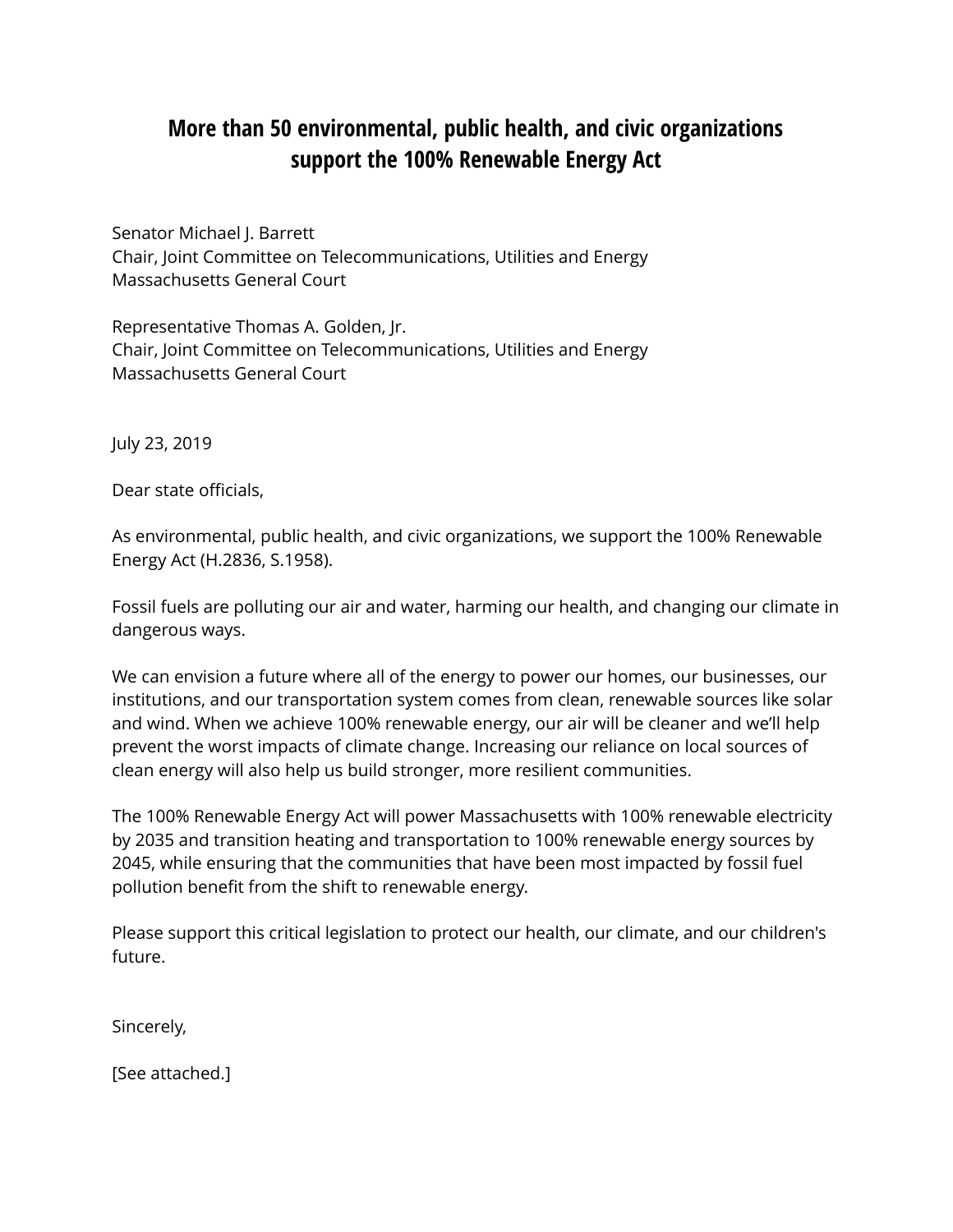- 2degreesatgreenneighbors.earth
- 350 Mass for a Better Future
- Berkshire Environmental Action Team
- BlueHub Capital
- Boston Clean Energy Coalition
- Canton Residents for a Sustainable, Equitable Future
- Cape Downwinders
- Center for Sustainable Energy
- Citizens Against the Rehoboth Compressor Station
- Citizens Awareness Network
- Clean Water Action
- Climate Action Business Association
- Climate Action Now, Western Mass
- Commonwealth Green Low-Income Housing Coalition
- Dismas House
- E2, New England Chapter
- Environment Massachusetts
- Environmental League of Massachusetts
- Faith Science Alliance for Climate Leadership
- Fore River Residents Against the Compressor Station
- Franklin County Continuing the Political Revolution
- Greater Boston Physicians for Social Responsibility
- Green Committee, Neighborhood Association of the Back Bay (NABB)
- Green Newton
- Health Care Without Harm
- League of Women Voters Massachusetts
- Leverett Climate Action Group
- Longmeadow Pipeline Awareness Group
- Massachusetts Chapter of the American Institute of Architects
- Massachusetts Climate Action Network
- Massachusetts Sierra Club
- Massachusetts Solar Owners Association
- MassDivest Coalition
- **MASSPIRG**
- MASSPIRG Students
- Mothers Out Front
- Nashoba Conservation Trust
- Neighbor to Neighbor
- No Fracked Gas in Mass
- No Sharon Gas Pipeline | Clean Energy Now
- North Quabbin Energy
- Partnership for Policy Integrity
- Progressive Democrats of Massachusetts